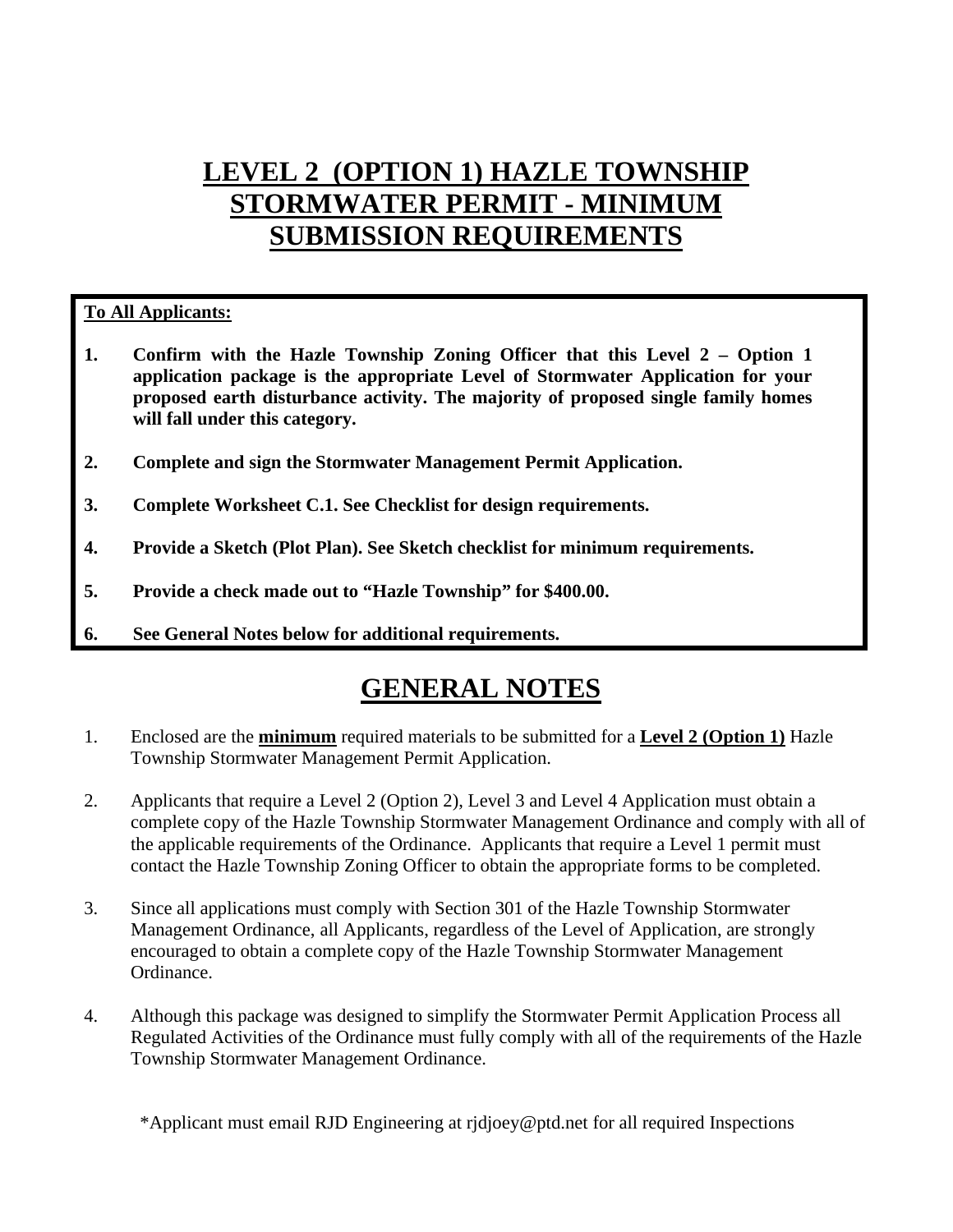- 5. A Building Permit **will not** be issued under any circumstances prior to the issuance of the Hazle Township Stormwater Management Permit.
- 6. The Hazle Township Stormwater Management Permit **will not** be issued until the required Stormwater Management Permit Application Fee is paid in full. The application fee covers only the specific tasks listed in the Hazle Township Stormwater Management Permit Fee Schedule.
- 7. If any meetings, additional inspections or additional reviews are required to verify compliance with the Ordinance or at the request of the applicant prior to completion of a Level 2 Application Project the Applicant will be billed on a time and material basis by Hazle Township at the current approved engineering rates.
- 8. An Occupancy Permit **will not** be issued under any circumstances until all outstanding Hazle Township Invoices are paid in full by the Applicant. Also, an Occupancy Permit **will not** be issued under any circumstances until the **During Construction** and **Post Construction Inspection** is performed by the Township Engineer or a representative of their office**. It is the responsibility of the applicant or agent of the applicant to email the Hazle Township Engineer at rjdjoey@ptd.net to perform the During Construction Inspection at the appropriate time.** See item #9 below for the timing of the required During Construction Inspection.
- **9.** The applicant must construct all structures, driveways, stormwater management facilities and discharge points as depicted on the sketches provided to the Township. Any deviation from the sketches without prior approval from Hazle Township may be considered a violation of the Hazle Township Stormwater Management Ordinance and may subject the Applicant to the penalties of the Ordinance and/or the revocation of the Stormwater Management Permit. **Furthermore, it is the responsibility of the Applicant to email the Hazle Township Engineer at rjdjoey@ptd.net to perform the During Construction Inspection at the time the proposed driveway is constructed to the finished subgrade elevation in order for the Township to verify adequate cross slopes prior to any paving. Also, it is the responsibility of the Applicant to email the Hazle Township Engineer at rjdjoey@ptd.net prior to the burying of any underground stormwater infiltration or detention facilities**. **Failure to contact Hazle Township at these critical times of construction may result in the revocation of the Stormwater Management Permit, a Violation of the Stormwater Management Ordinance and/or the reconstruction of these facilities.**
- 10. If you have any questions on the information provided in this package or the Hazle Township Stormwater Management Ordinance please contact the Hazle Township Engineer at rjdjoey@ptd.net.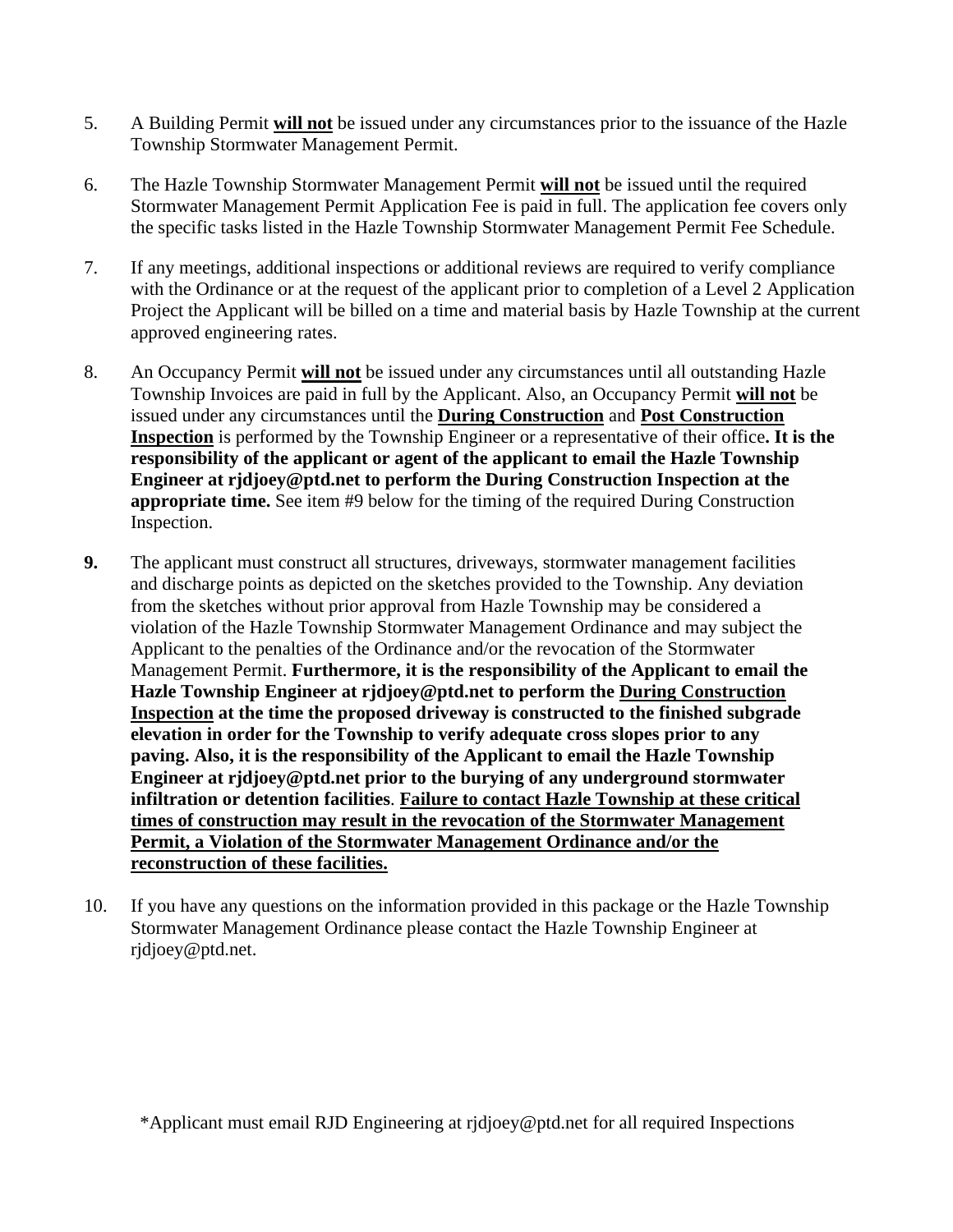### **LEVEL 1 – 3 STORMWATER MANAGEMENT PERMIT APPLICATION**

| <b>Applicant Name, Address, Phone Number and</b><br><b>Email:</b>                                                                                                                                     | <b>Nature of Activity and Site Address:</b>                    |  |  |  |
|-------------------------------------------------------------------------------------------------------------------------------------------------------------------------------------------------------|----------------------------------------------------------------|--|--|--|
|                                                                                                                                                                                                       |                                                                |  |  |  |
|                                                                                                                                                                                                       |                                                                |  |  |  |
| Total Proposed Impervious Area (I) (sq. ft.):                                                                                                                                                         |                                                                |  |  |  |
| Total Proposed Earth Disturbance (ED) (sq. ft.):                                                                                                                                                      |                                                                |  |  |  |
| <b>Level 1</b> : (I) is between 500 sq. ft. and 1,000 sq. ft. or (ED) is<br>between 1,000 sq. ft. and 5,000 sq. ft.                                                                                   |                                                                |  |  |  |
| <b>Level 2</b> : (I) is between 1,000 sq. ft. and 5,000 sq. ft. or (ED) is between 5,000 sq. ft. and 10,000 sq. ft.                                                                                   |                                                                |  |  |  |
| Complete and attach worksheet<br>contained in Appendix C.1/E or<br>Section 105.C requirements                                                                                                         | Is information attached?<br>$No -$<br>Yes-                     |  |  |  |
| <b>Level 3</b> : (I) is between 5,000 sq. ft. and 10,000 sq. ft. or (ED) is between 10,000 sq. ft. and 20,000 sq. ft.                                                                                 |                                                                |  |  |  |
| Complete and attach worksheet<br>contained in Ordinance Appendix<br>D                                                                                                                                 | Is worksheet attached?<br>$No -$<br>$Yes-$                     |  |  |  |
| <b>Level 4:</b> (I) is greater than 10,000 sq. ft. or (ED) is greater than $20,000$ sq. ft. and all Land Developments                                                                                 |                                                                |  |  |  |
| Complete and submit SWM Site Plan<br>in accordance with SMO #2011-8-8-1<br>and Article 12 of the SALDO                                                                                                | Is a SWM Site Plan included?<br>$\rm No$ .<br>Yes <sup>-</sup> |  |  |  |
|                                                                                                                                                                                                       |                                                                |  |  |  |
| Show on the accompanying sketch that adverse downstream stormwater impacts are not created or<br>worsened, and that additional stormwater runoff will not discharge towards adjacent property owners. |                                                                |  |  |  |
|                                                                                                                                                                                                       |                                                                |  |  |  |
| FOR REVIEWER ONLY: STORMWATER MANAGEMENT PERMIT NO. ______________                                                                                                                                    |                                                                |  |  |  |
| This stormwater management permit application has been APPROVED DENIED (circle one)                                                                                                                   |                                                                |  |  |  |
|                                                                                                                                                                                                       |                                                                |  |  |  |
|                                                                                                                                                                                                       | Signature:<br>Date:                                            |  |  |  |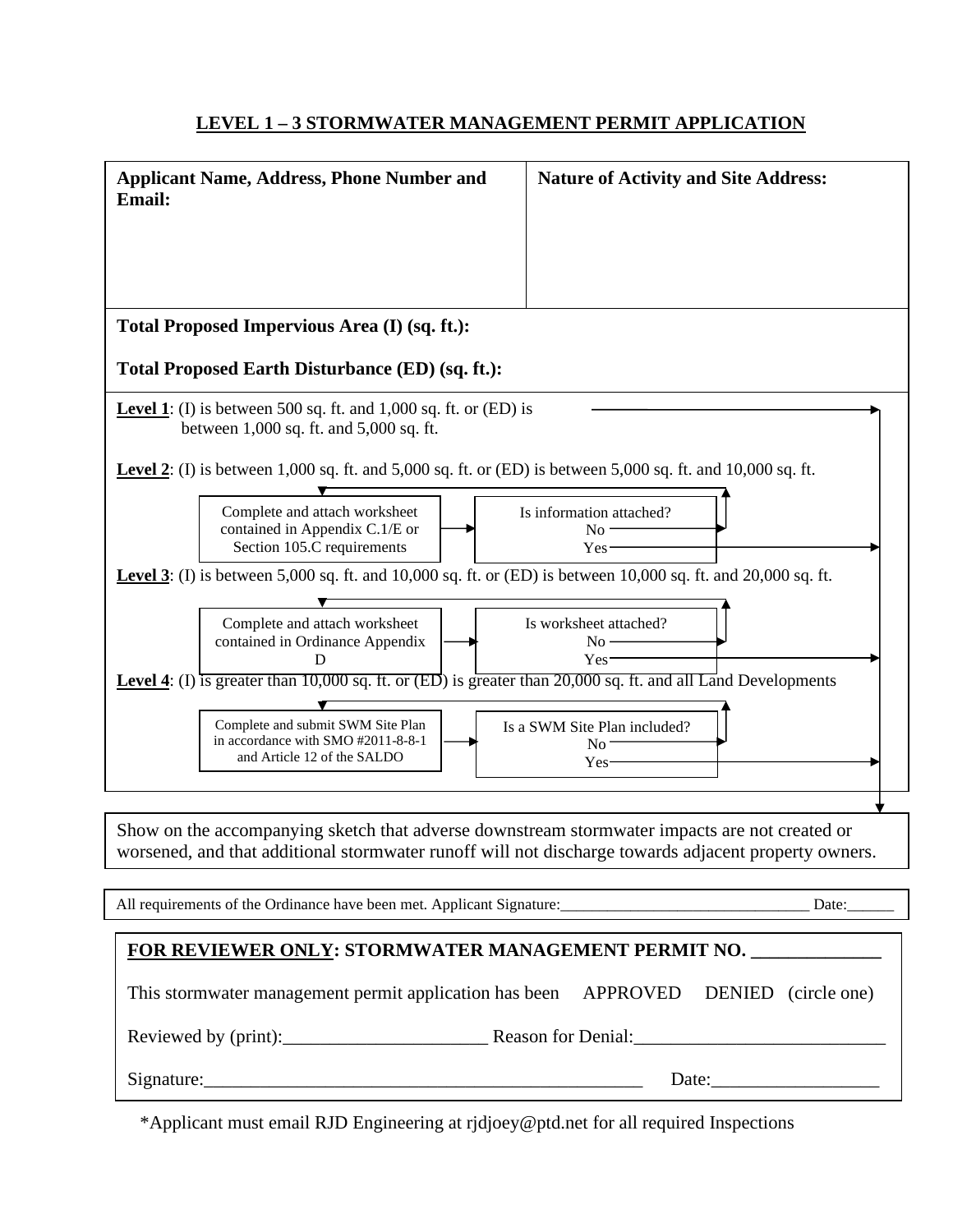### **Worksheet C.1 – Disconnected Impervious Area as a BMP - Level #2 (Option 1).**

| <b>Applicant Address:</b>                                                        | <b>Brief Description of Project:</b>                                                                          |                                                 |                                              |                                              |                                              |  |
|----------------------------------------------------------------------------------|---------------------------------------------------------------------------------------------------------------|-------------------------------------------------|----------------------------------------------|----------------------------------------------|----------------------------------------------|--|
|                                                                                  |                                                                                                               |                                                 |                                              |                                              |                                              |  |
| <b>Nearest Waterbody:</b>                                                        | No more than 1,000 sq. ft. can discharge to one point on the surface.<br>Number of discharge points required: |                                                 |                                              |                                              |                                              |  |
| <b>Total Proposed</b><br><b>Impervious Area</b>                                  | <b>Discharge</b><br>Point 1                                                                                   | <b>Discharge</b><br>Point 2                     | <b>Discharge</b><br>Point 3                  | <b>Discharge</b><br>Point 4                  | <b>Discharge</b><br>Point 5                  |  |
| $(S.F.)$ :                                                                       | Location                                                                                                      | <b>Location</b>                                 | <b>Location</b>                              | <b>Location</b>                              | Location                                     |  |
| <b>Total Earth</b><br>Disturbance (S.F.):                                        | Area $(S.F.)$ :                                                                                               | Area $(S.F.)$ :                                 | Area $(S.F.)$ :                              | Area $(S.F.)$ :                              | Area (S.F.):                                 |  |
|                                                                                  |                                                                                                               |                                                 |                                              |                                              |                                              |  |
| Are rainspouts<br>discharged<br>underground? (Y/N)                               | <b>Pervious Path</b><br>Length (FT.):                                                                         | <b>Pervious Path</b><br>Length (FT.):           | <b>Pervious Path</b><br>Length (FT.):        | <b>Pervious Path</b><br>Length (FT.):        | <b>Pervious Path</b><br>Length (FT.):        |  |
| If yes, contributing<br>impervious area (B):                                     |                                                                                                               |                                                 |                                              |                                              |                                              |  |
| <b>Total Impervious</b><br>Area (S.F.)<br>Discharged on<br>Surface $(A) - (B)$ : | <b>Pervious Path</b><br>Slope $<$ 10%?<br>(Y/N)                                                               | <b>Pervious Path</b><br>Slope $<$ 10%?<br>(Y/N) | <b>Pervious Path</b><br>Slope <10%?<br>(Y/N) | <b>Pervious Path</b><br>Slope <10%?<br>(Y/N) | <b>Pervious Path</b><br>Slope <10%?<br>(Y/N) |  |